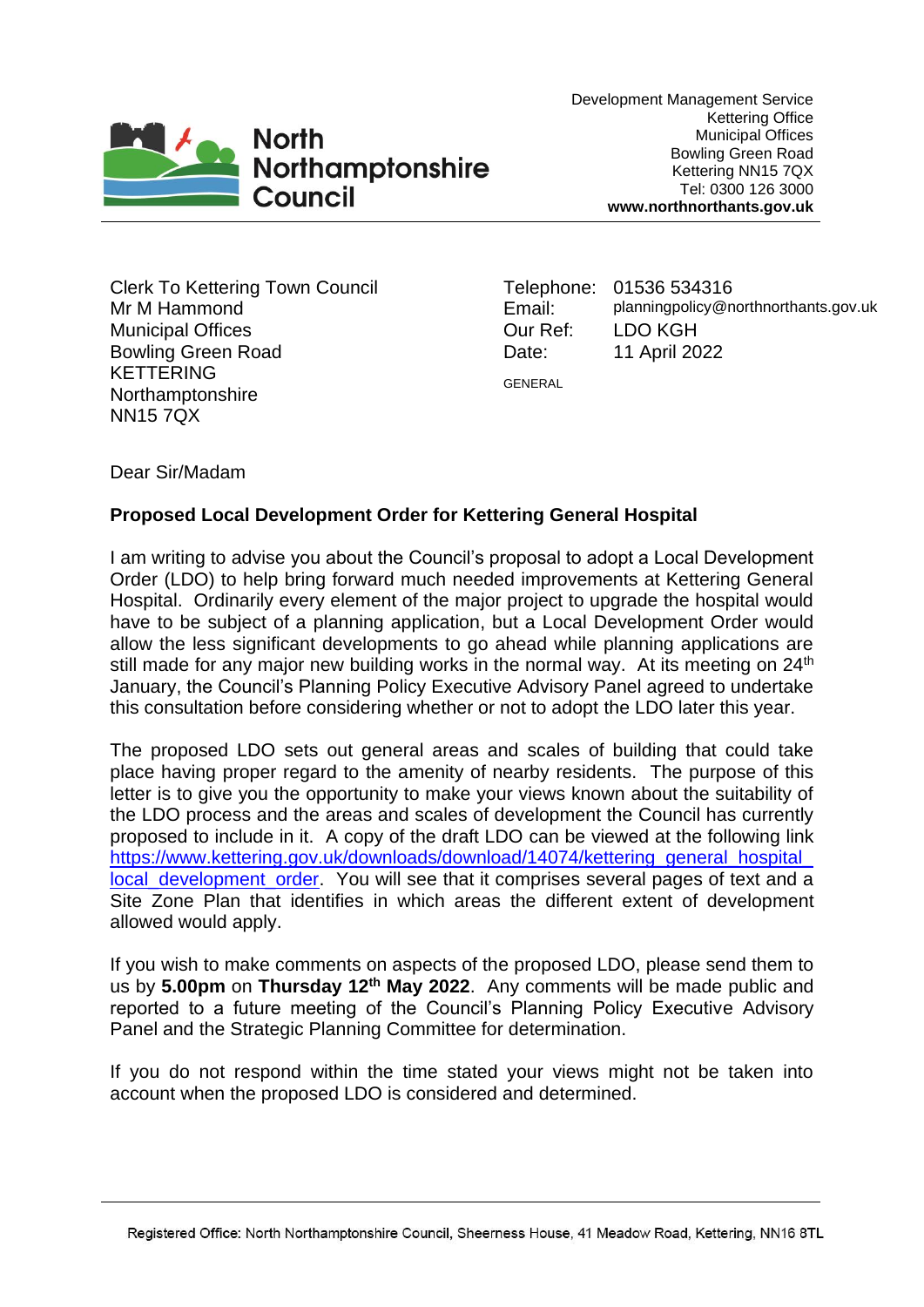We would prefer to receive your views by email either as a message or as a Word document. These should be sent to the following e-mail address: [planningpolicy@northnorthants.gov.uk](mailto:planningpolicy@northnorthants.gov.uk)

The Council has adopted a policy which enables people to speak at Planning Committees. If you have responded to this proposal, I will contact you again to inform you of the date and details of the 'Right to Speak' policy.

Yours faithfully,

Simon Richardson Interim Planning Policy Lead Manager

## **Background to the Hospital Redevelopment and the Proposed LDO**

By way of background, the following information sets out the aspirations of the Hospital Trust to raise the quality and capacity of the services provided at Kettering General Hospital and takes account of Government commitments to contribute substantial funds to the cost of the project. Two plans are also included with this letter. Appendix 1 shows the existing site layout of the hospital and Appendix 2 is an Indicative Site Plan showing where major development is proposed that would be the subject of specific planning applications, rather than allowed under the LDO. The LDO process would enable a large number of relatively minor developments to take place which would then enable the major new developments to be brought forward.

The major redevelopment would take place in the central part of the site and comprise 2 phases. Phase 1 includes the new Urgent Care Hub including Accident and Emergency, acute assessment services, urgent treatment facilities and new wards. Phase 2 includes new Theatres, Endoscopy, Critical Care, Imaging and the supporting wards. Such phases are likely to require planning applications due to their scale, having regard to the parameters within the proposed Local Development Order. In advance of these 2 phases there will be the requirement for a series of works to take place to provide temporary healthcare provision and works so as to ensure continuity of delivery of services and facilities including the provision of a new energy centre, which could fall within the parameters of this Local Development Order.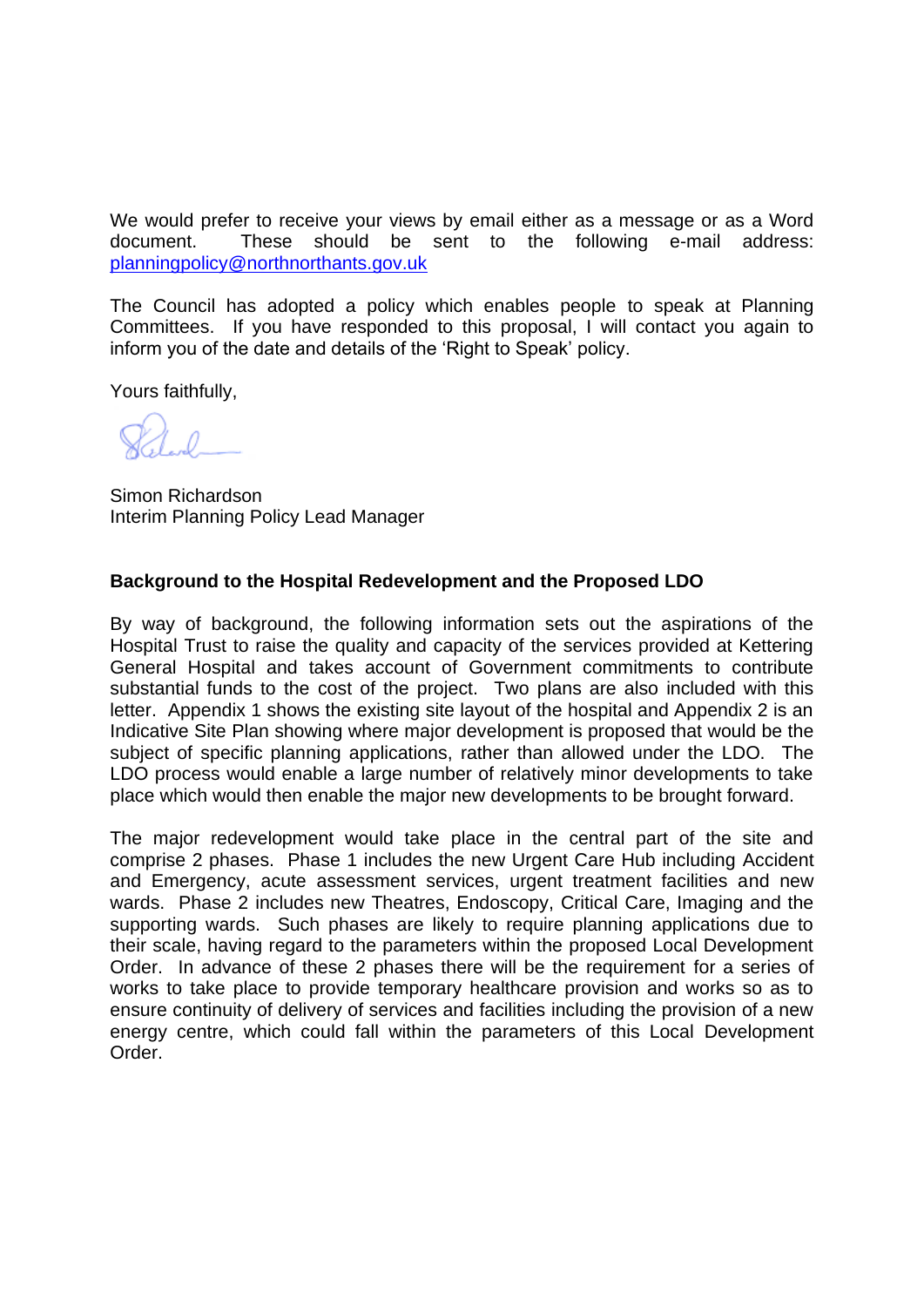### **The Need for a New Hospital**

The Kettering General Hospital (KGH) is a major and local public asset which provides healthcare services to approximately 330,000 people across North Northamptonshire, South Leicestershire, and Rutland.

The headlines below, show that the hospital needs to not only respond to the growing age and size of the local population but as well make major improvements to the estate, which is in many parts in poor repair and is not meeting the needs and expectations of the patients and staff.

The case for the urgent need for investment in the KGH estate is:

- Old and dilapidated estate many of the buildings on the estate are in a poor state of repair with some over 100 years old, still being used to deliver clinical services. A 2018 survey found that almost half of the buildings are in poor quality, this has a significant impact on the delivery of care. Over 5% of the estate is of temporary construction exacerbating issues with poor patient experience and operational inefficiencies. Temporary buildings are currently costing over £2m each year in rental costs and are increasing. The cost of maintaining the estate is significant; the current backlog in maintenance is estimated at £189m.
- **Safety issues**  the condition of the KGH estate creates the potential for a number of safety risks if not improved. This includes an elevated infection risk due to facilities without appropriate ventilation and wards that are too hot in the summer and too cold in the winter.
- **Ward configuration and flow issues**  poor clinical adjacencies, ward configuration and flow of the estate are causing clinical and operational issues that impact on the delivery of care:

*"Our staff work tirelessly to keep patients safe under the most difficult of conditions. The way the treatment areas are configured means they struggle to*  easily communicate or ask for help, and if patients are deteriorating then it isn't *always easy to see that quickly and give the urgent help they need."*

#### **Head of Nursing Medicine**

- **Poor patient experience**  the current age, layout and condition of the estate leads to difficulties in providing a satisfactory patient environment. Extended patient journeys due to the estate layout and flow issues result in loss of privacy and dignity with patients on trolleys sharing the same hospital streets as members of the public.
- **Inadequate current and future capacity** the population the Trust serves has grown significantly in recent years and will continue to grow at levels significantly greater than the national average. The current hospital estate already struggles with inadequate capacity at the current population levels. The projected growth of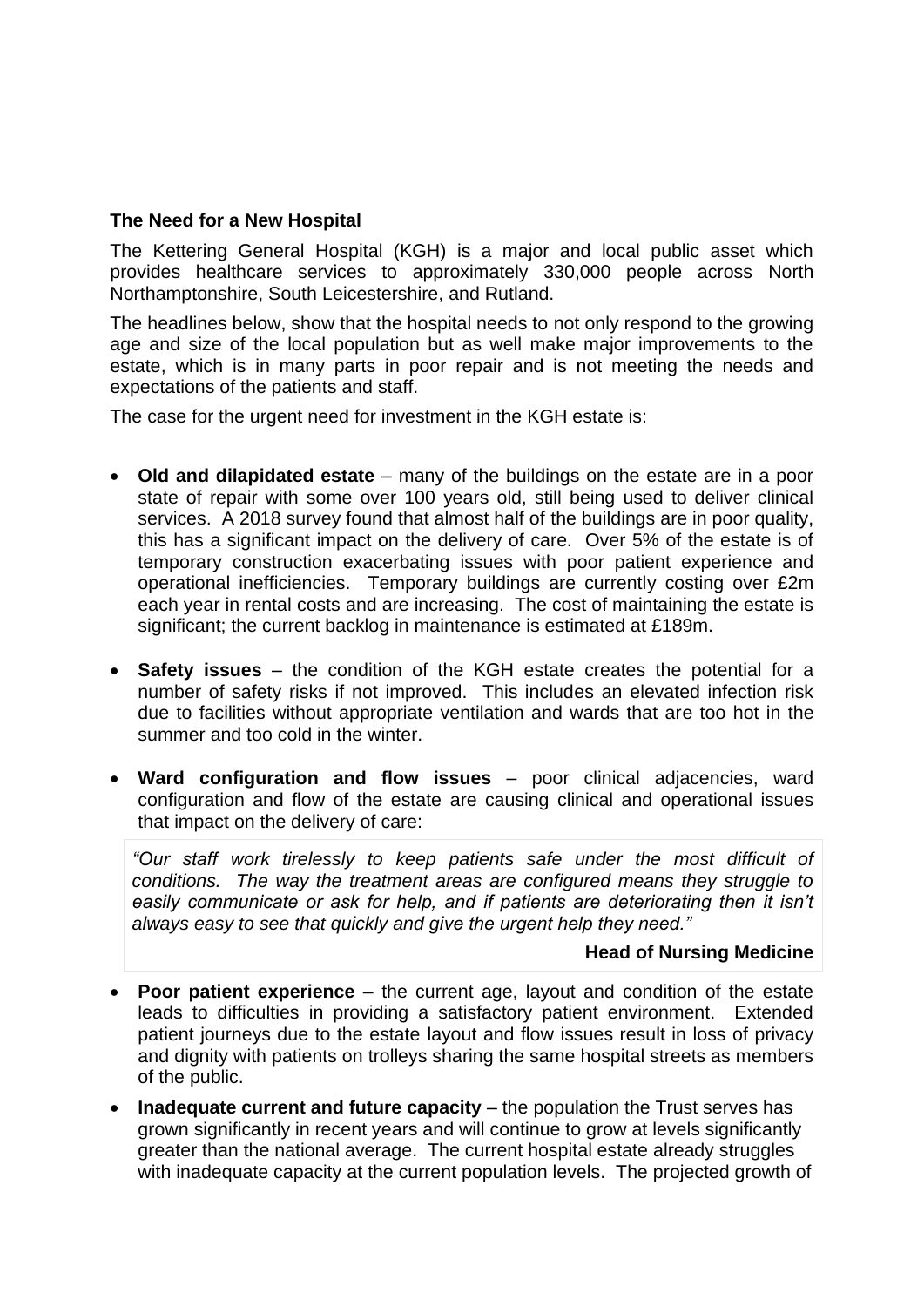the local population will continue to place further pressure on KGH facilities and services.

### **Summary**

The above information sets out that the hospital needs to not only respond to the growing age and size of the local population but as well make major improvements to the estate which is in many parts in poor repair and is not meeting the needs and expectations of the patients and staff.

This is the context for the improvement plans and the consideration of the proposed LDO to enable improvements to be delivered as quickly and reasonably as possible.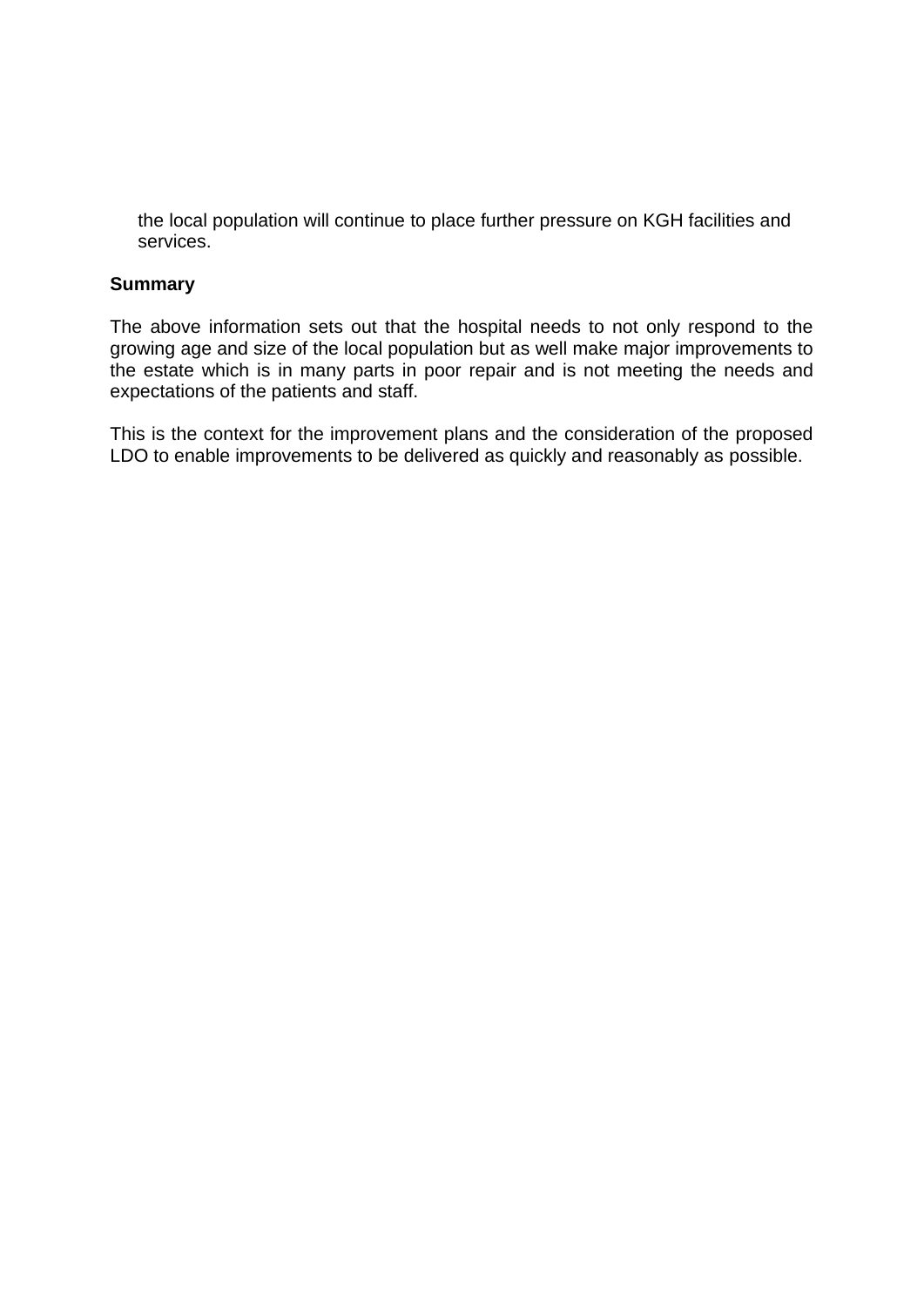